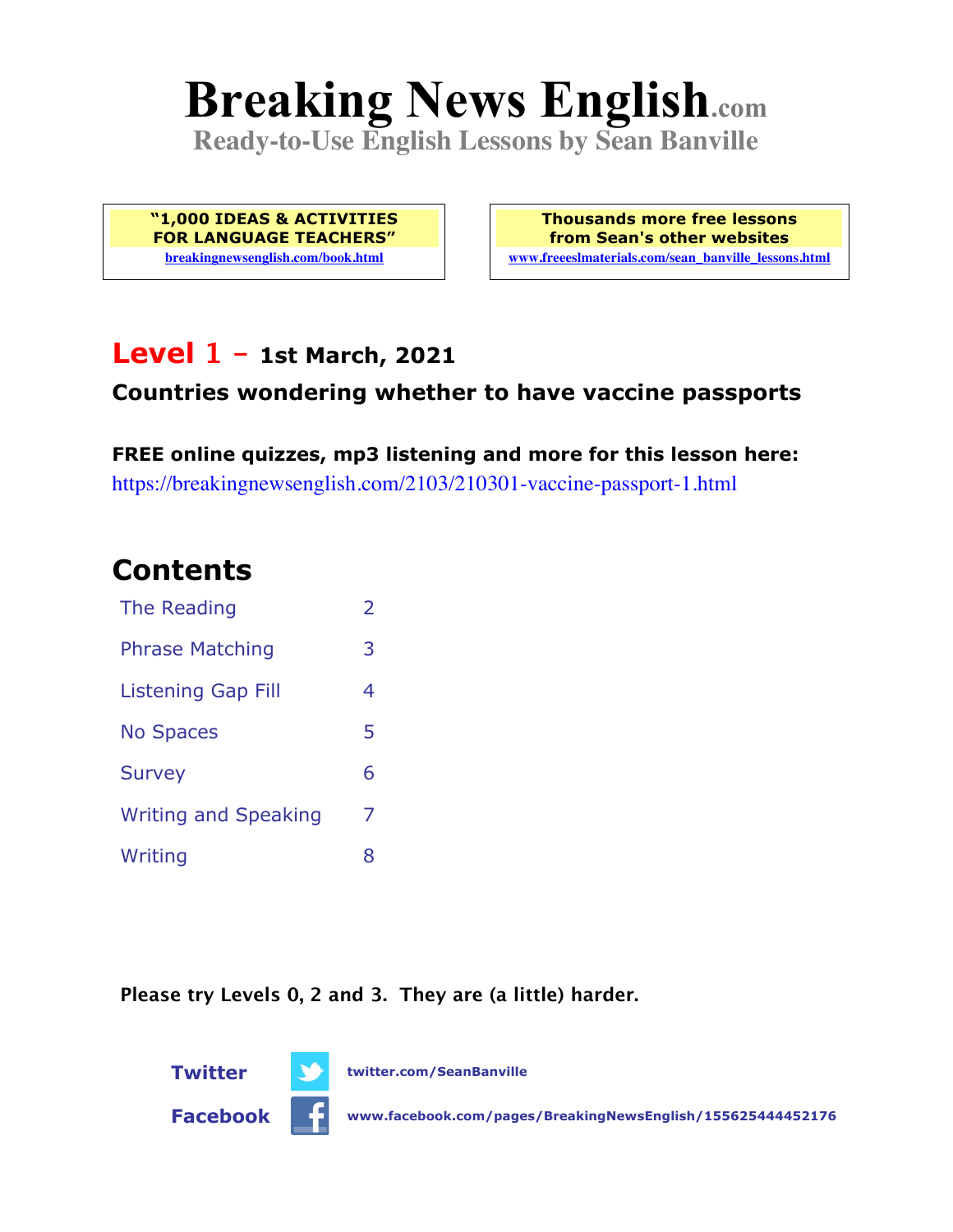### **THE READING**

From https://breakingnewsenglish.com/2103/210301-vaccine-passport-1.html

Governments may create "vaccine passports" to open up society. The passport will show if you have had the COVID-19 vaccine. Businesses such as restaurants might ask people to show their passport. Supporters of the passports say they would make overseas travel easier. The World Health Organization is looking at a possible international passport. Countries will have to agree on what kind is necessary.

Opponents of vaccine passports say they are unfair. They say the passports will create inequality. Many people do not want the vaccine. They say it goes against their religion, or it is unsafe. Israel's health minister said those who do not get the jab will be "left behind" in life. Also, not everyone in the world can get the vaccine. A human rights professor said: "For many low-income countries, most people won't be vaccinated for many years."

Sources: https://www.**bbc.com**/news/technology-56198552 https://www.**ft.com**/content/0c399709-9de5-4302-b9fd-849d1b0e522c https://**apnews.com**/article/coronavirus-vaccination-passports-7a8ce11ce37c309d97969ab71df26e62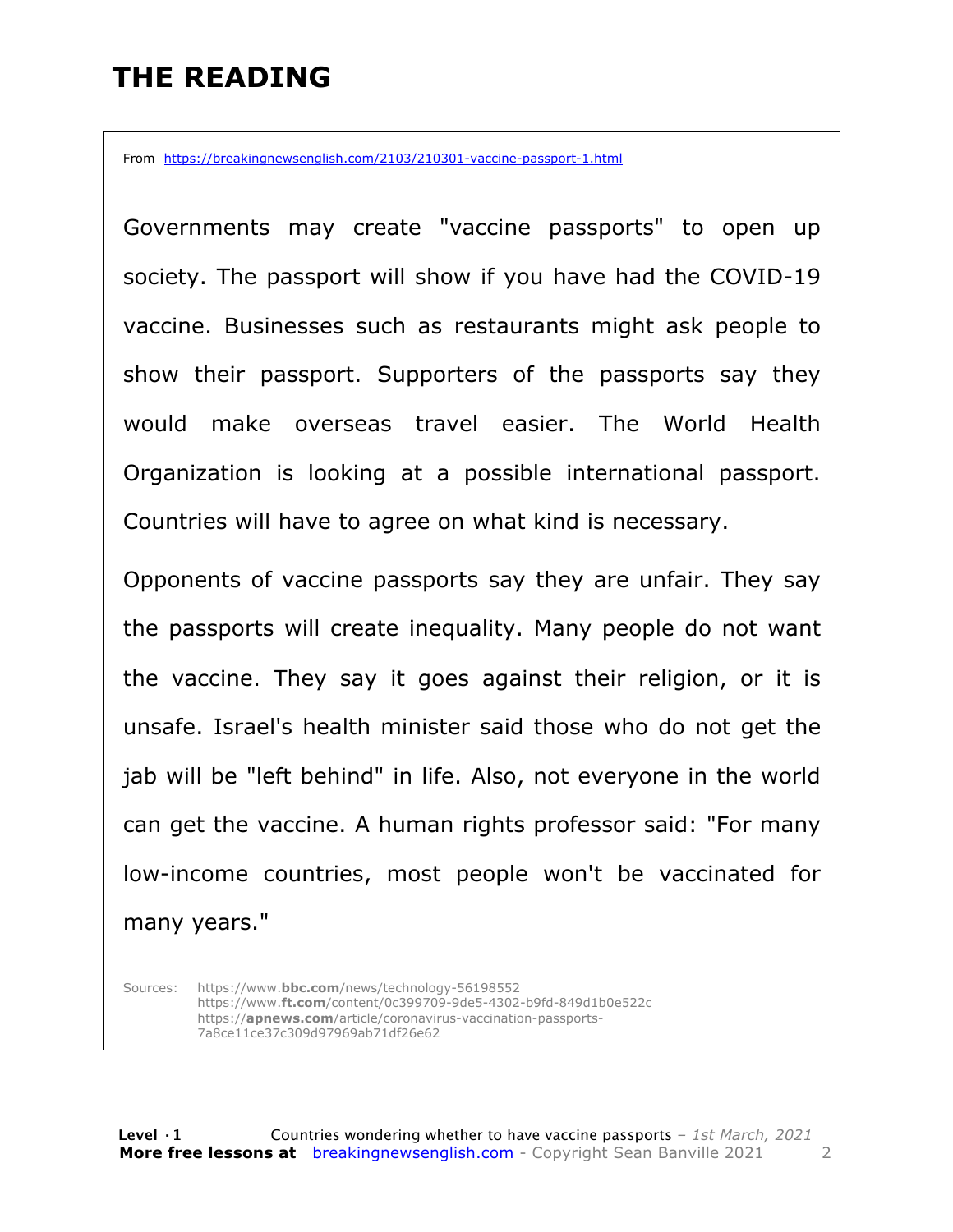# **PHRASE MATCHING**

From https://breakingnewsenglish.com/2103/210301-vaccine-passport-1.html

#### **PARAGRAPH ONE:**

| 1. if you have had the      |    | a. trav  |
|-----------------------------|----|----------|
| 2. Businesses such          | b. | nec      |
| 3. Supporters               |    | c. as r  |
| 4. they would make overseas | d. | pass     |
| 5. The World Health         |    | e. of th |
| 6. a possible international | f. | to a     |
| 7. Countries will have      |    | q. COV   |
| 8. what kind is             | h. | Org      |

#### **PARAGRAPH TWO:**

| 1. Opponents                |
|-----------------------------|
| 2. they are                 |
| 3. the passports will       |
| 4. Many people do not want  |
| 5. They say it goes         |
| $\epsilon$ those who do not |

- 6. those who do not
- 7. be "left behind"
- 8. people won't be vaccinated
- el easier
- essary
- estaurants
- sport
- he passports
- igree
- /ID-19 vaccine
- anization
- a. get the jab
- b. create inequality
- c. against their religion
- d. unfair
- e. for many years
- f. of vaccine passports
- g. the vaccine
- h. in life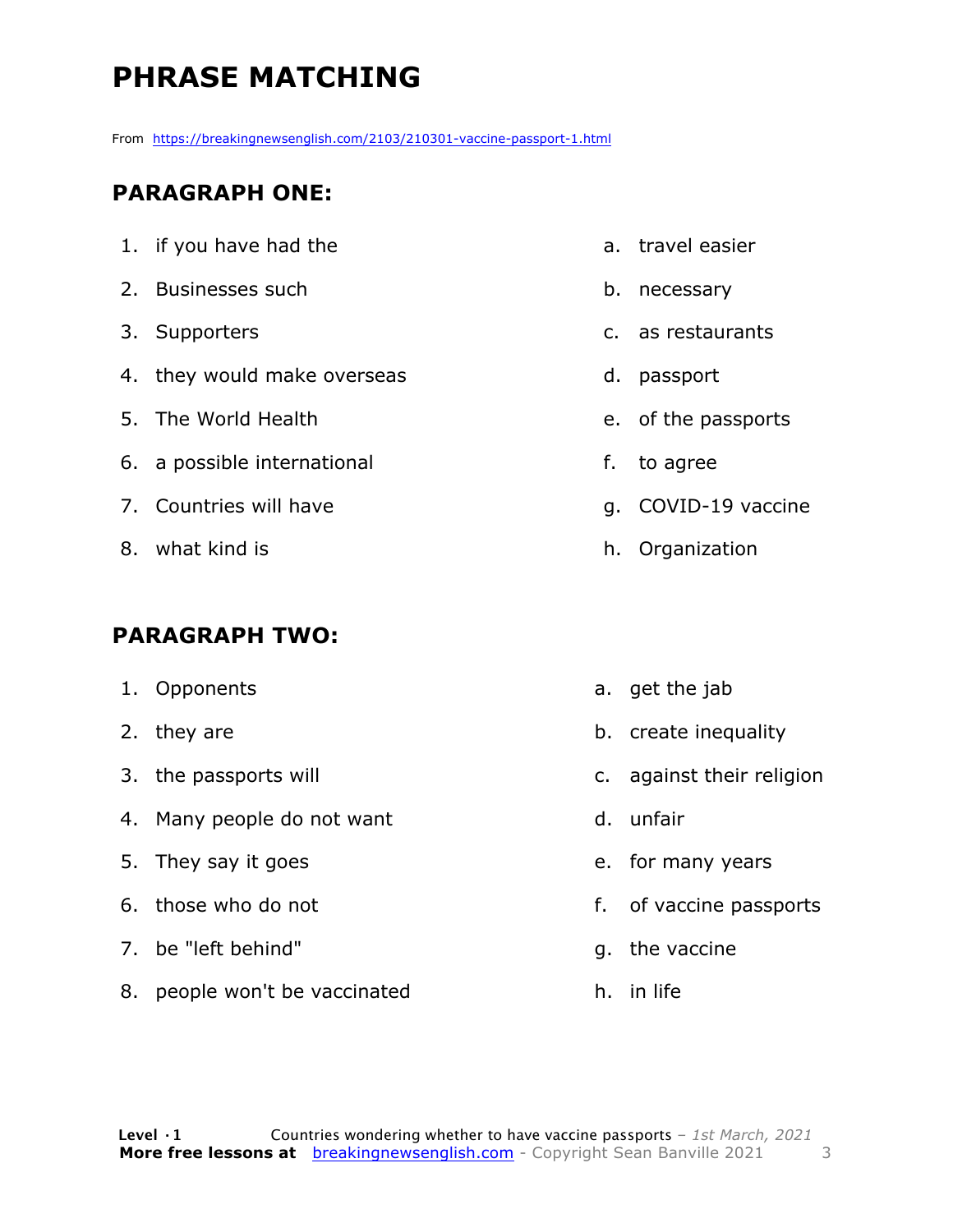# **LISTEN AND FILL IN THE GAPS**

From https://breakingnewsenglish.com/2103/210301-vaccine-passport-1.html

Governments (1) **Governments** (1) society. The passport (2) example the society. The passport (2) the COVID-19 vaccine. Businesses such as restaurants (3) \_\_\_\_\_\_\_\_\_\_\_\_\_\_\_\_\_\_\_\_\_\_\_\_\_\_\_ to show their passport. Supporters of the passports (4) \_\_\_\_\_\_\_\_\_\_\_\_\_\_\_\_\_\_\_\_\_\_\_\_ make overseas travel easier. The World Health Organization (5) a possible international passport. Countries will have to agree on  $(6)$   $\blacksquare$  necessary. Opponents of vaccine passports say (7) \_\_\_\_\_\_\_\_\_\_\_\_\_\_\_\_\_\_\_\_\_\_\_\_. They say the passports (8) They say the passports (8) do not want the vaccine. They say (9) \_\_\_\_\_\_\_\_\_\_\_\_\_\_\_\_\_\_\_ their religion, or it is unsafe. Israel's health minister said those who do not get (10) \_\_\_\_\_\_\_\_\_\_\_\_\_\_\_\_\_\_\_\_\_\_\_\_\_ be "left behind" in life. Also, not everyone in the  $(11)$  \_\_\_\_\_\_\_\_\_\_\_\_\_\_\_\_\_\_\_\_\_\_\_\_\_\_\_\_\_\_\_\_the vaccine. A human rights professor said: "For many low-income countries, most people won't be vaccinated (12) \_\_\_\_\_\_\_\_\_\_\_\_\_\_\_\_\_\_\_\_\_\_\_\_."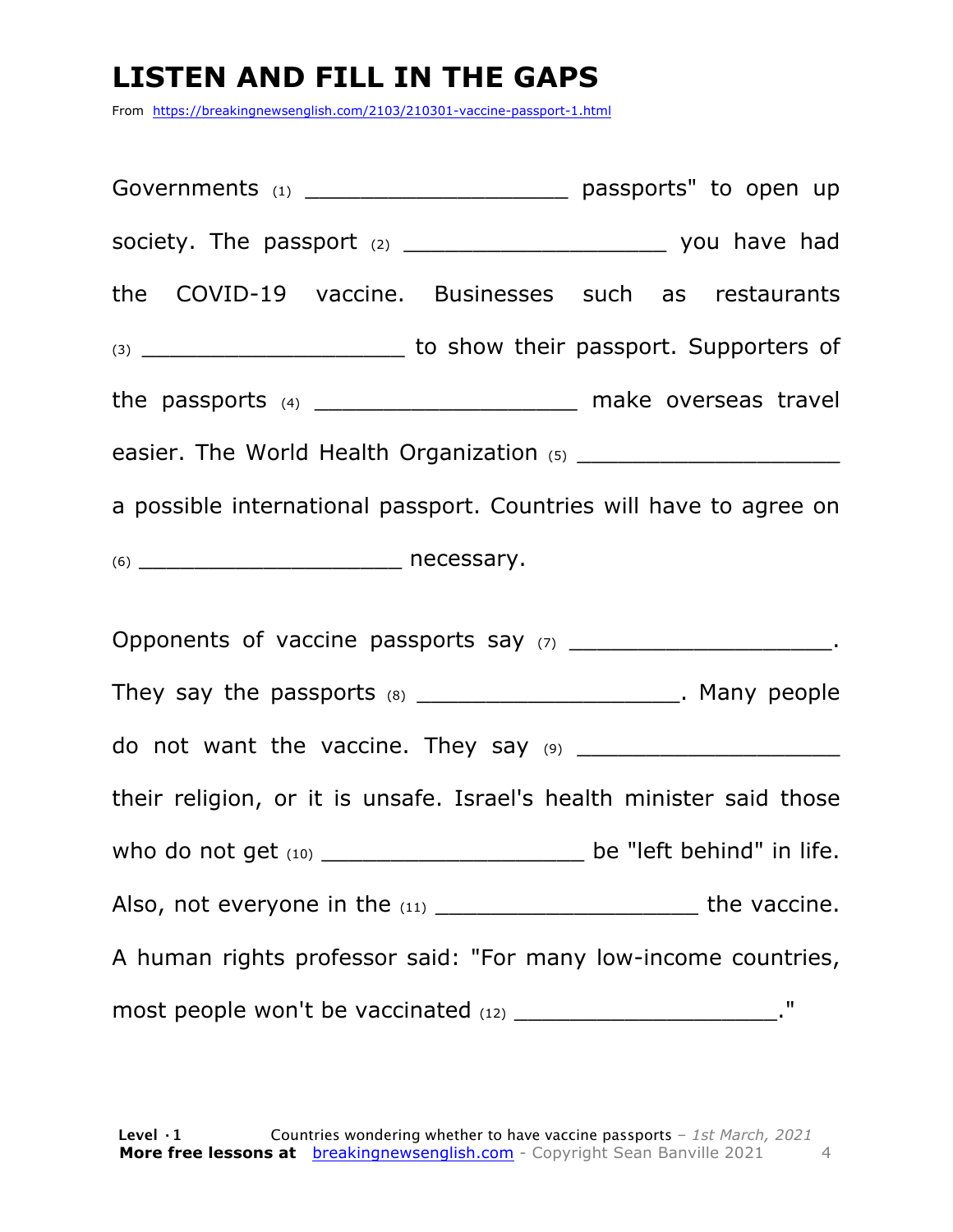# **PUT A SLASH ( / )WHERE THE SPACES ARE**

From https://breakingnewsenglish.com/2103/210301-vaccine-passport-1.html

Governmentsmaycreate"vaccinepassports"toopenupsociety.Thepa ssportwillshowifyouhavehadtheCOVID-19vaccine.Businessessuch asrestaurantsmightaskpeopletoshowtheirpassport.Supportersofth epassportssaytheywouldmakeoverseastraveleasier.TheWorldHealt hOrganizationislookingatapossibleinternationalpassport.Countries willhavetoagreeonwhatkindisnecessary.Opponentsofvaccinepassp ortssaytheyareunfair.Theysaythepassportswillcreateinequality.Ma nypeopledonotwantthevaccine.Theysayitgoesagainsttheirreligion,o ritisunsafe.Israel'shealthministersaidthosewhodonotgetthejabwillb e"leftbehind"inlife.Also,noteveryoneintheworldcangetthevaccine.A humanrightsprofessorsaid:"Formanylow-incomecountries,mostp eoplewon'tbevaccinatedformanyyears."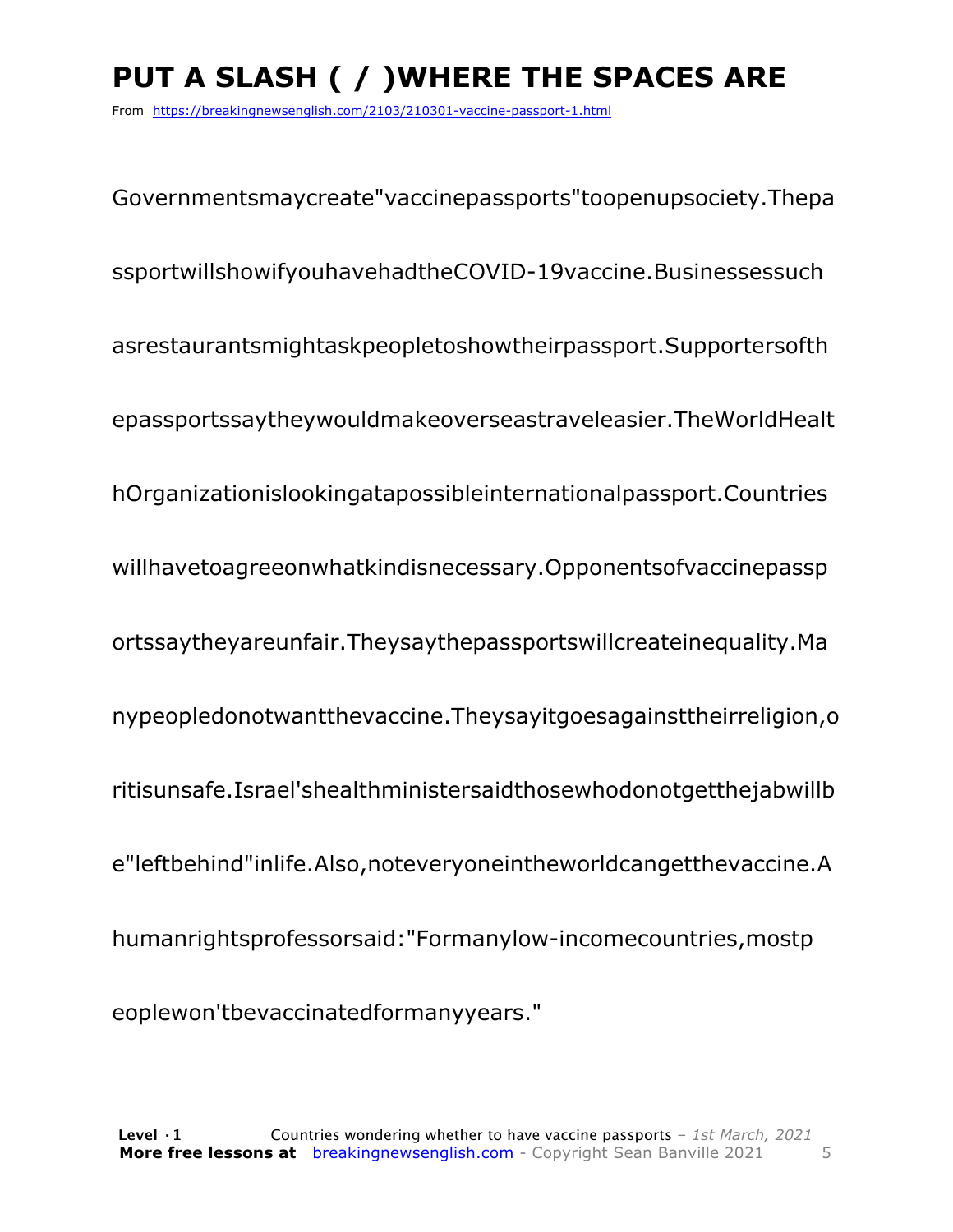# **VACCINE PASSPORTS SURVEY**

From https://breakingnewsenglish.com/2103/210301-vaccine-passport-4.html

Write five GOOD questions about vaccine passports in the table. Do this in pairs. Each student must write the questions on his / her own paper. When you have finished, interview other students. Write down their answers.

|      | STUDENT 1 | STUDENT 2 | STUDENT 3 |
|------|-----------|-----------|-----------|
| Q.1. |           |           |           |
| Q.2. |           |           |           |
| Q.3. |           |           |           |
| Q.4. |           |           |           |
| Q.5. |           |           |           |

- Now return to your original partner and share and talk about what you found out. Change partners often.
- Make mini-presentations to other groups on your findings.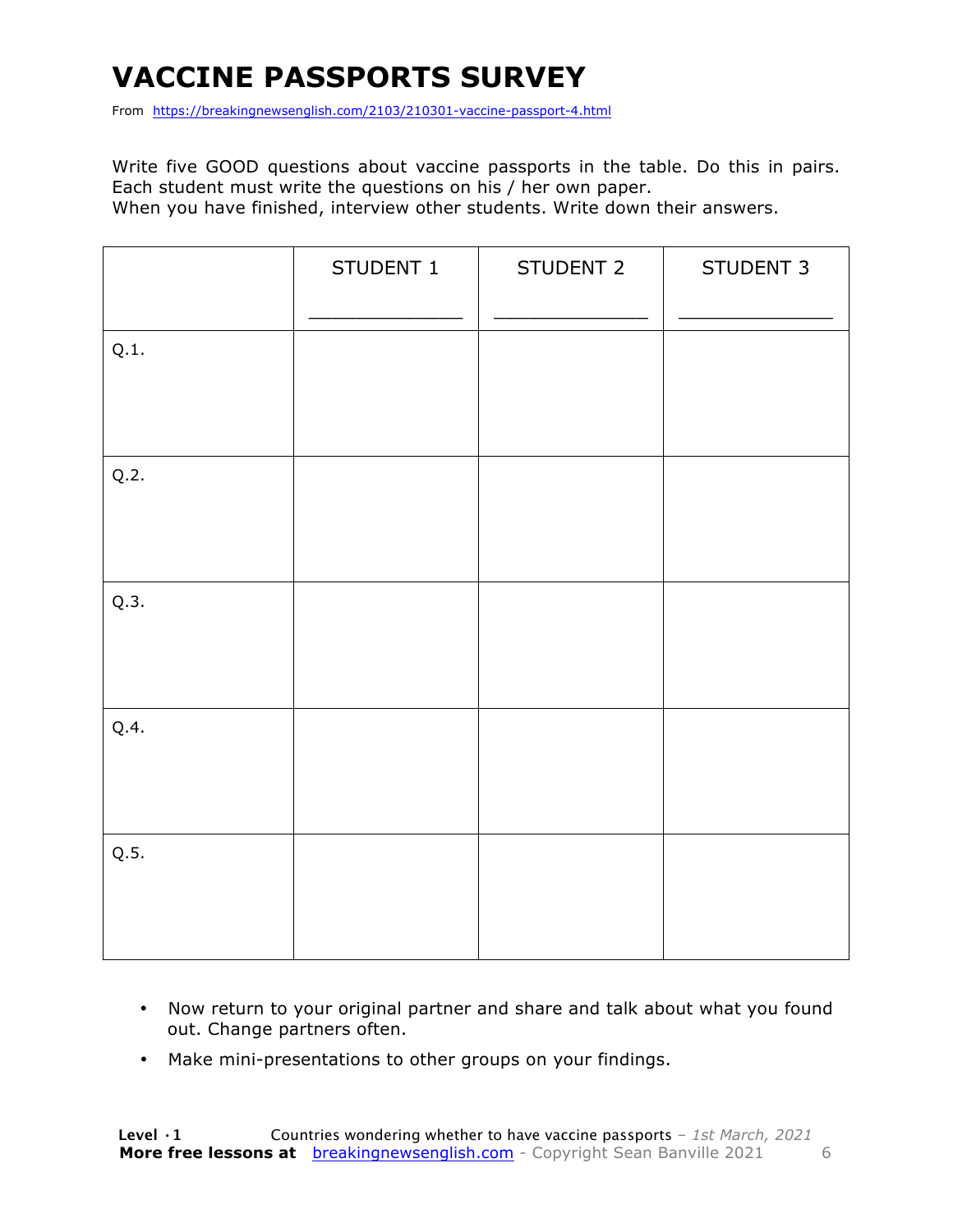### **WRITE QUESTIONS & ASK YOUR PARTNER(S)**

Student A: Do not show these to your speaking partner(s).

| a) |  |  |
|----|--|--|
| b) |  |  |
| c) |  |  |
| d) |  |  |
| e) |  |  |
| f) |  |  |
|    |  |  |

*Countries wondering whether to have vaccine passports – 1st March, 2021* More free lessons at breakingnewsenglish.com

### **WRITE QUESTIONS & ASK YOUR PARTNER(S)**

-----------------------------------------------------------------------------

Student B: Do not show these to your speaking partner(s).

| a) |  |  |
|----|--|--|
| b) |  |  |
| c) |  |  |
| d) |  |  |
| e) |  |  |
| f) |  |  |
|    |  |  |

**Level ·1** Countries wondering whether to have vaccine passports *– 1st March, 2021* **More free lessons at** breakingnewsenglish.com - Copyright Sean Banville 2021 7